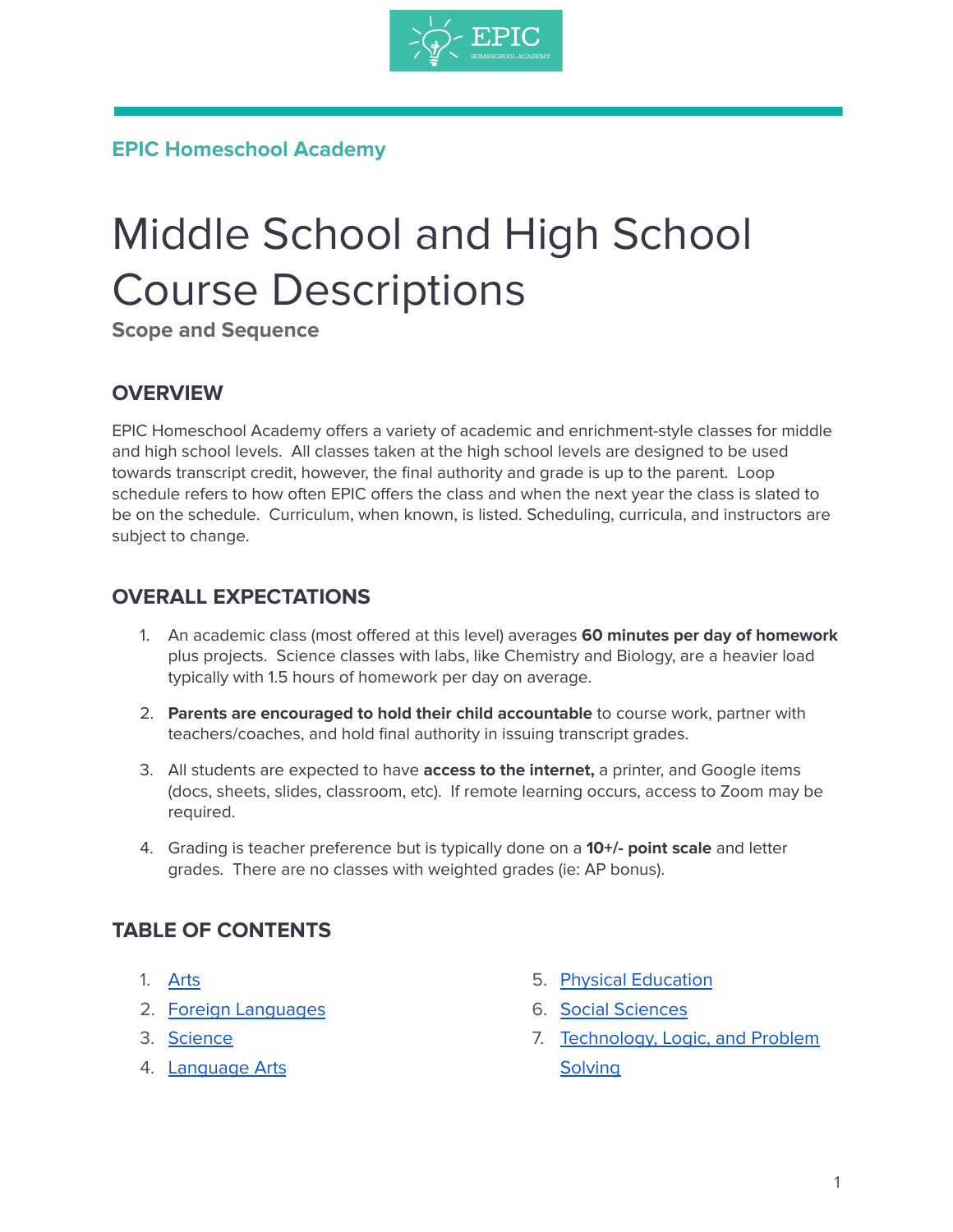

# <span id="page-1-0"></span>**ART COURSES**

#### **GENERAL ART**

In MS/HS Art Class, we will explore different mediums and styles to create a wide variety of pieces, all "wall hanging worthy". Rather than giving step-by-step "how-tos", different techniques will be demonstrated and then space will be given for students to explore, so no two works will be alike!

**Prerequisites:** None **Grade Target:** 6-12 **Loop Schedule:** Offered every year with projects looping every 3 years **Credits:** None (add some homework or projects on your own for fine arts credit

#### **CREDIT/SPECIALIZED ART**

This art class designed for ambitious 8th-12th graders will provide a credit-based opportunity to dive deep into specific art genres, study history through the lens of artists and time periods, and have some homework and projects outside of class.

**Prerequisites:** None **Grade Target:** 8-12 **Loop Schedule:** Offered every year with projects looping every 2 years **Credits:** 1 fine arts

# <span id="page-1-1"></span>**FOREIGN LANGUAGE COURSES**

#### **SPANISH**

#### **MIDDLE SCHOOL INTRO TO SPANISH**

This class will include bi-weekly vocabulary and cultural studies as well the introduction of Spanish grammar and sentence structure. The students have fun learning the language with engaging activities and games to solidify the lessons. Building confidence in speaking the language will be a primary objective. This class will have two projects, one each semester.

**Prerequisites:** None, 1-2 years elementary helpful **Grade Target:** 6-8 (9th graders with no experience may benefit from Intro) **Loop Schedule:** New vocabulary is offered every other year and can be taken in any order. **Year A:** 2021/2022, 2023/2024 **Year B:** 2022/2023, 2024/2025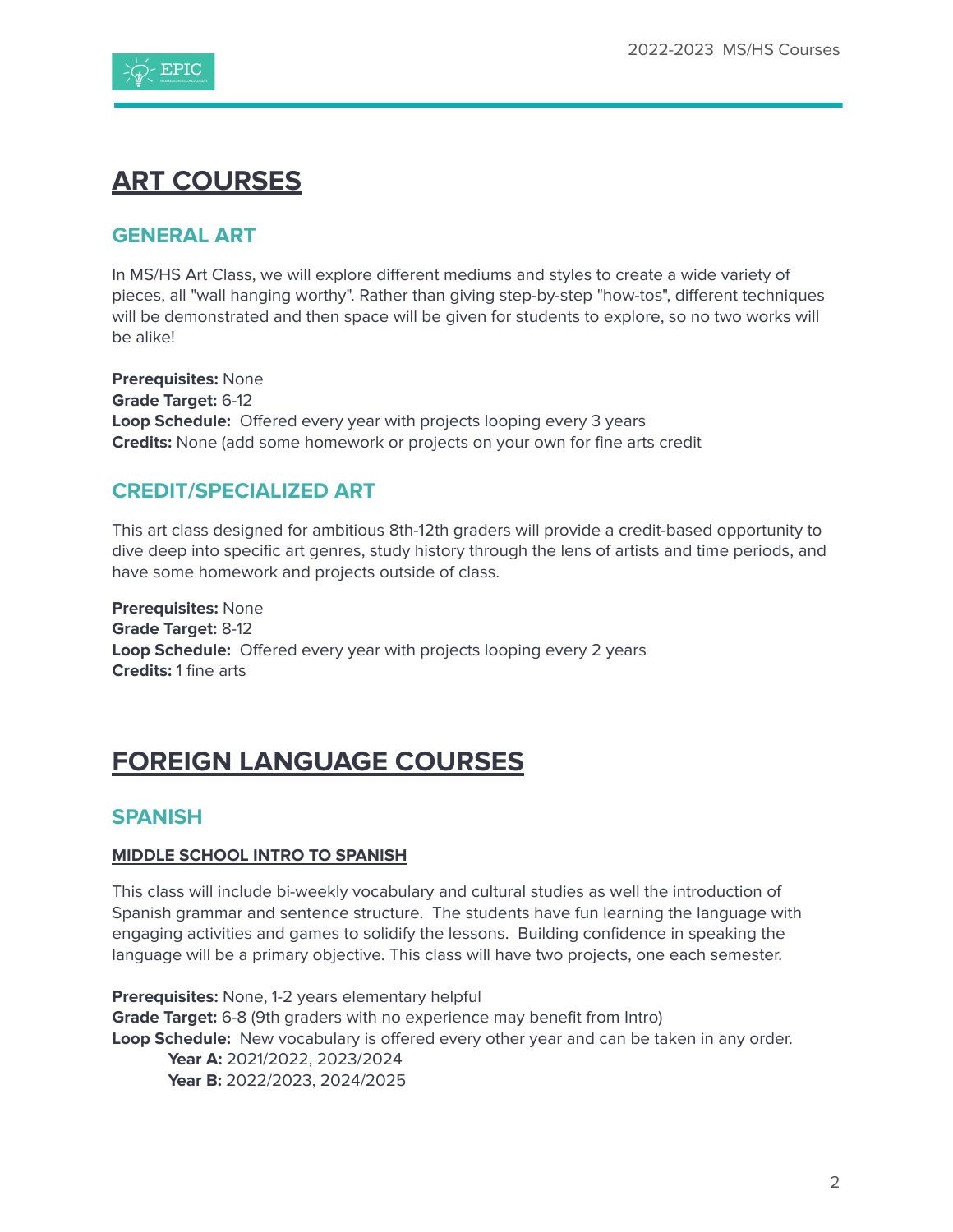

#### **HIGH SCHOOL SPANISH**

This class is an introduction to new students at the High School level building off content learned in Middle school. The students are presented with the sentence and grammar structure in order to have conversations with the vocabulary learned. The students are required to work at home at least 20 minutes of Spanish with their assignments and a workbook. Each unit will present a cultural aspect to highlight diversity among Spanish-speaking countries and a reader to help the student build confidence. With each week, the desired outcome is building off of the reading, writing, and conversational skills to become a Spanish speaker.

**Prerequisites:** None, **Intro to Spanish** highly recommended **Grade Target:** 9-12 (Middle Schoolers can request if taken Intro/equivalent) **Credits:** .5 Foreign Language **Curriculum:** Basic Spanish [Workbook](https://www.amazon.com/Practice-Makes-Perfect-Spanish-Premium-dp-1260453499/dp/1260453499/ref=dp_ob_title_bk) by Dorothy Richmond, 3rd Edition **Loop Schedule:** New vocabulary is offered every other year and can be taken in any order. **Year A-** 2021/2022, 2023/2024 **Year B-** 2022/2023, 2024/2025

#### **AMERICAN SIGN LANGUAGE (ASL)**

ASL is a rich and complex language. Recently declared as an official language and recognized across the United States as a foreign language, more and more high school teachers across the country are teaching ASL as an elective. This class is designed to prepare individuals to successfully interact with ASL users. Lessons are structured around language needed for common life situations, and examples are presented in the form of dialogue coupled with grammar and vocabulary instruction. Information is also included about the culture and history of the Deaf community in the United States.

#### **MIDDLE SCHOOL ASL**

**Prerequisites:** None **Grade Target:** 6-8 **Loop Schedule**: Offered every year. Vocabulary and topics rotate on a two-year loop. Year A (2022-23, 2024-25) Year B (2023-24, 2025-26)

**Curriculum:** We will be using the curriculum available through the website ASLDeafined.com. Each student in the middle school class will be registered to receive an account with ASLDeafined through EPIC Academy. The cost is \$12 per student for the year. Access to the webpage will be available through August of the following year.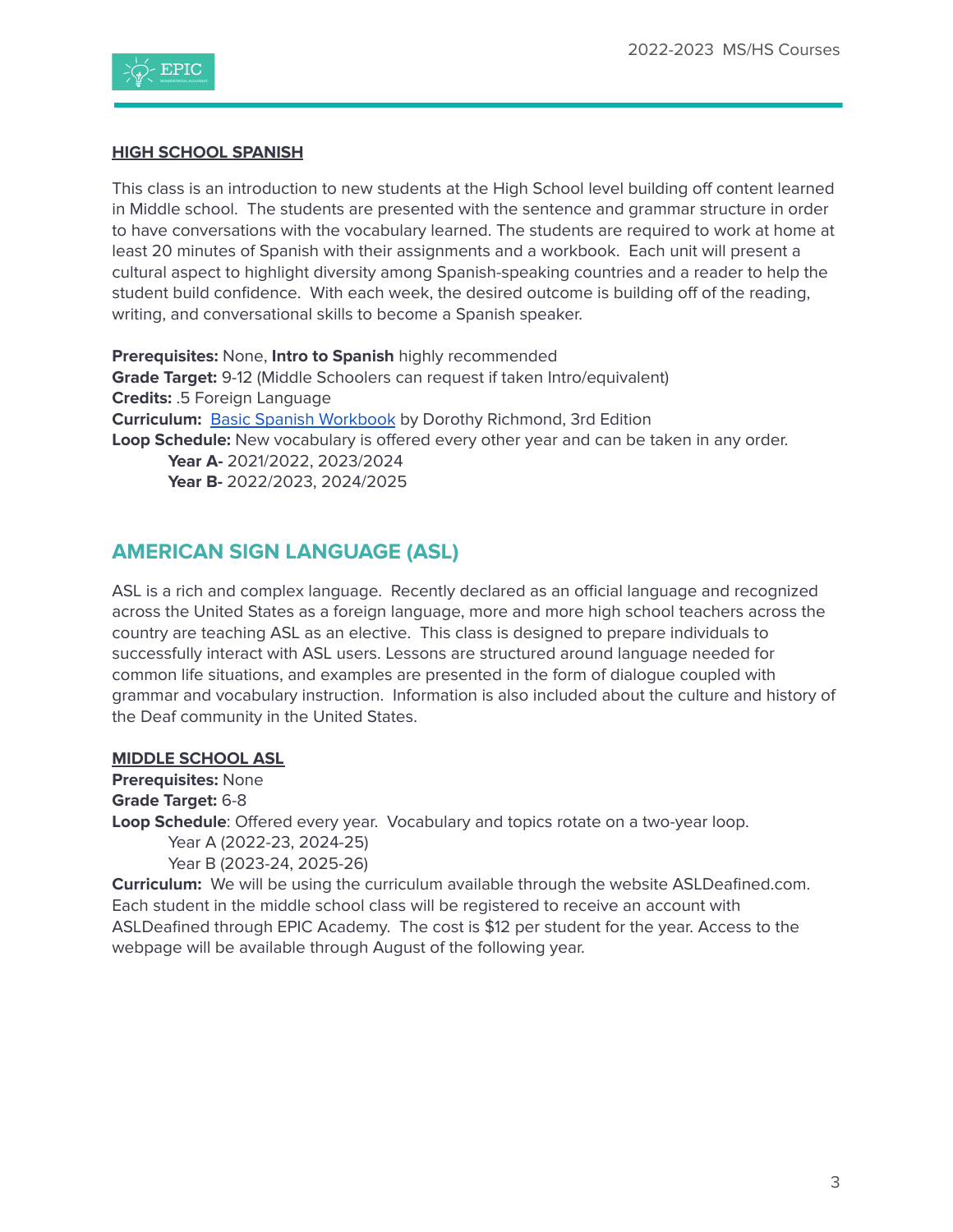

#### **HIGH SCHOOL ASL**

**Prerequisites:** None

**Grade Target**: 9-12

**Loop Schedule:** Offered Every Year - New topics and vocabulary for each loop year, repeating after 2 years.

- Year A (2022/2023, 2024/2025)
- Year B (2023/2024, 2025/2026)

#### **Credits:** 1 Foreign Language

**Curriculum:** We will be using the curriculum available through the website ASLDeafined. Each student in the high school class will be registered to receive an account with ASLDeafined through EPIC Academy. The cost is \$12 per student for the year. Access to the webpage will be available through the following August

# <span id="page-3-0"></span>**SCIENCE COURSES**

### **6th/7th GRADE SCIENCE**

Alternating years of Life and Earth Science are offered to these grade levels with two identical sections to choose from. Hands-on experiences in the classroom serve as a springboard for coursework and projects that are done at home. These classes are designed to help students transition from Elementary to Middle School level work.

**Prerequisites:** Students should be reading on grade level and have the ability to communicate their understanding of learning through written and verbal facets.

**Grade Target:** 6/7

**Loop Schedule:** Offered every year, alternating content

- 1. Earth Science (2022/2023, 2024/2025)
- 2. Life Science (2023/2024, 2025/2026)

**Curriculum:** Christian School International Textbooks

#### **8th GRADE PHYSICAL SCIENCE**

Using engaging demonstrations and experiments in the classroom, students are able to use hands-on experiences to enhance their coursework and projects done at home. This Physical Science is a preparatory high school class and can earn a student high school credit with extra work at home. The pace and content of this class are at or above grade level.

**Prerequisites:** Students should be reading on grade level and have the ability to communicate their understanding of learning through written and verbal facets. **Grade Target:** 8th (some 9th graders find this a better fit if not previously taken) **Curriculum:** Christian School International Textbooks **Loop Schedule:** Offered every year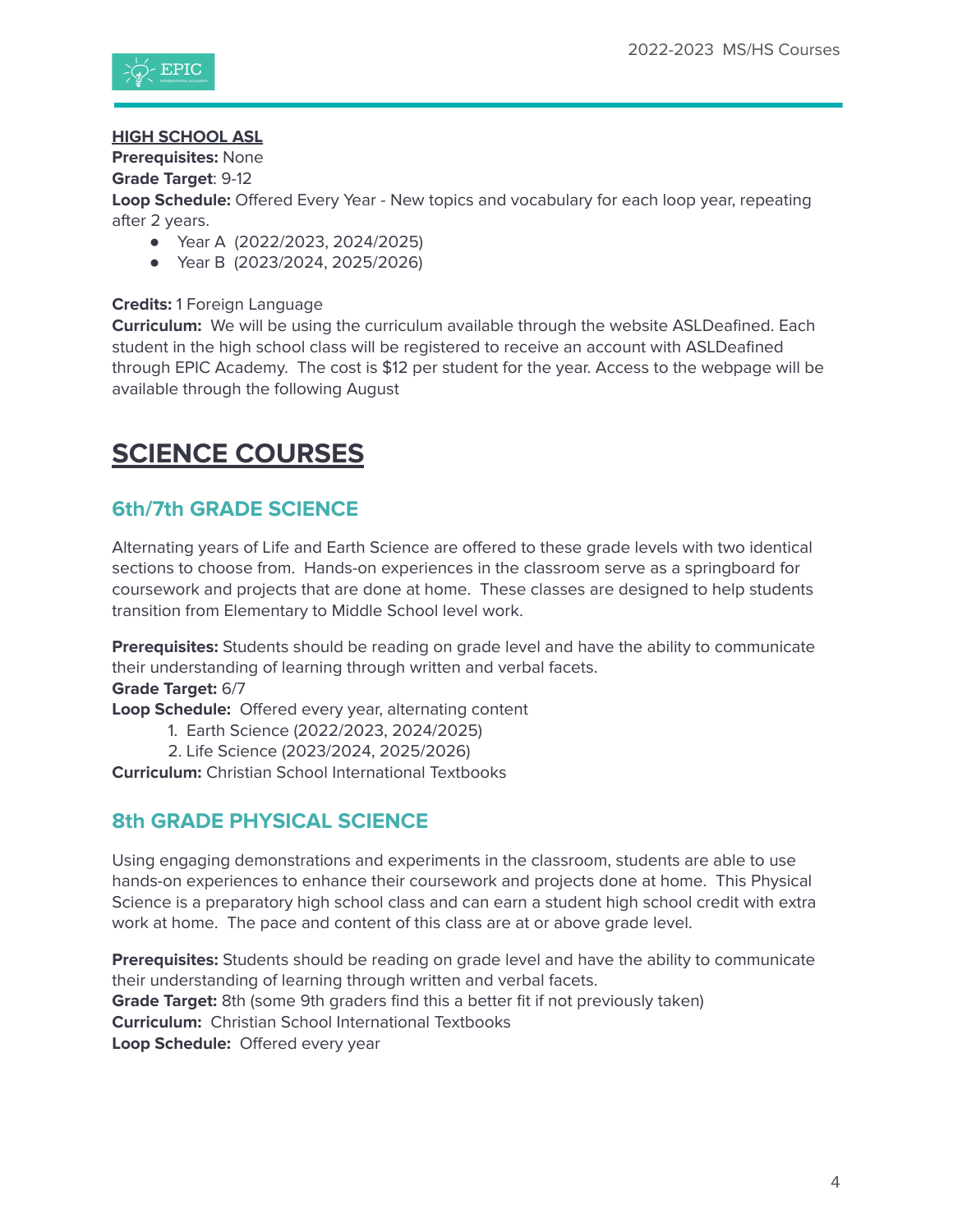

#### **HIGH SCHOOL BIOLOGY**

This course provides students with a broad overview of the many disciplines involved in the study of life. It starts with a brief introduction to the definition of life and then discretely examines and explores each of the five biological kingdoms. Students will participate in hands-on labs including animal dissections, microscopic life studies, and many chemical process labs. In addition, students will complete a handful of projects throughout the year.

**Prerequisites:** Student should be reading on grade level and ability to communicate learning in verbal and written ways. **Grade Target:** 9-10 **Loop Schedule:** Every Year **Credits:** 1 Science with Lab **Curriculum:** 3rd Edition of Apologia's Exploring Creation with Biology

### **HIGH SCHOOL CHEMISTRY**

Chemistry is one of the most fascinating studies of the orderly design of our perfect Creator! The chemistry course is based on regular laboratory investigations of matter, chemical reactions, and the role of energy in those reactions. Students will learn about the structure and properties of matter and its interactions. Laboratory experiments will be used to reinforce topics studied from the text. This course requires a total of 2 hours of class and lab time and is priced at a different rate due to lab time and materials required.

**Prerequisites:** Algebra 1 **Grade Target:** 10-12 **Loop Schedule:** Every year **Credits:** 1 Science with Lab **Curriculum:** Apologia High School Chemistry

#### **HIGH SCHOOL HUMAN ANATOMY & PHYSIOLOGY- Private Tutor Only**

This course covers both the anatomy and physiology of each of the human body's organ systems. This study will introduce the organizational levels of the human body from a single cell to the 11 major organ systems: skeletal, nervous, circulatory, respiratory, digestive, muscular, integumentary, lymphatic, urinary, endocrine, and reproductive. We will also perform laboratory exercises including some dissections. **This class is offered as a private tutor class. The instructor will use EPIC resources such as praxi but will set their own pricing and requirements. Students may register for this class along with other EPIC classes but will pay the instructor directly. Tuition will be \$300 with an additional \$20 for supplies paid directly to the instructor. Contact Laura Marsman at [lmarsman.epicacademy@gmail.com](mailto:lmarsman.epicacademy@gmail.com) with questions**

**Prerequisites:** Biology and Chemistry **Grade Target:** 11-12 **Credits:** 1 Science with Lab **Curriculum:** Apologia Advanced Biology 2nd Edition and the Princeton Review Anatomy Coloring Workbook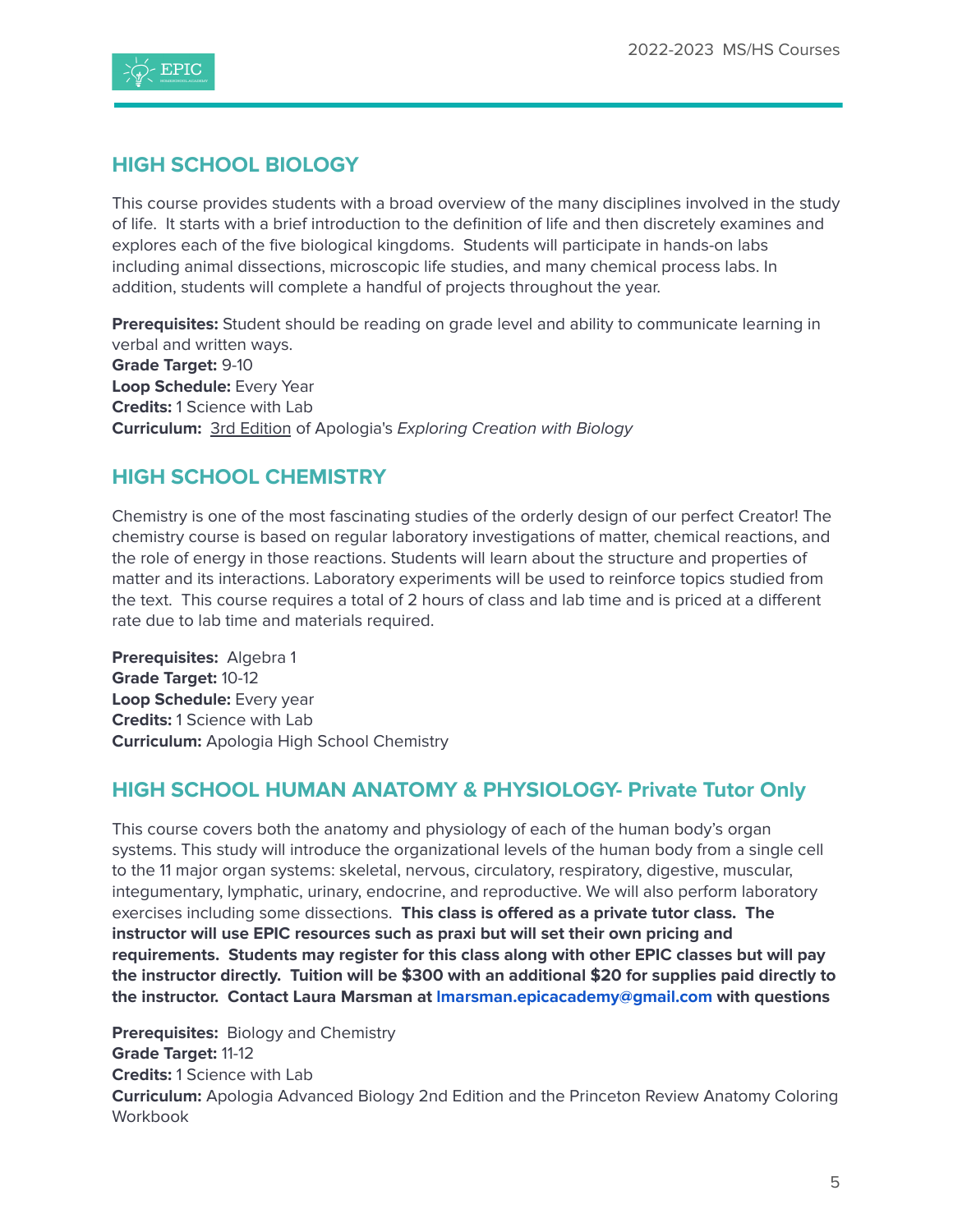

# <span id="page-5-0"></span>**LANGUAGE ARTS COURSES**

#### **6th/7th GRADE WRITING**

Building on the basic skills learned at the upper elementary level, this class will help students review grammar and literary devices, perfect solid sentence and paragraph writing, and practice important independent brainstorming, organizing, summarizing, and editing skills. Students will be exposed to good literary examples of writing including journal, fictional, narrative, informational, persuasive, and biographical writing, and will be given the opportunity to practice writing using multiple genres. Through these genres, students will develop a writing "voice" and descriptive, vivid language. Students will also be introduced to very basic research skills, citing resources, and avoiding plagiarism. This class is designed to help students prepare for the rigors of academic writing across content areas in middle school.

**Prerequisites:** Students should be reading on grade level, and have the stamina to write independently for at least 20 minutes a time. It is highly recommended that students acquire all the skills represented by our Upper Elementary Language Arts class before taking this one. **Grade Target:** 6-7 **Loop Schedule:** Every Year

**Curriculum:** Teacher-created based on Brave Writer philosophy and structure of WriteShop I

#### **7th/8th GRADE WRITING**

This class will prepare students for the rigors of academic writing and create a foundation upon which solid high school level writing can be built. Students will be exposed to good literary examples and be encouraged to practice writing "mature" sentences using figures of speech, vivid language, and strong grammatical structures. Students will work to perfect the five-paragraph essay and learn the nuances and skills necessary to build good sentences and paragraphs, organize, summarize, outline, research, cite sources and quotations, avoid plagiarism, and clearly communicate through fictional, biographical, informational, and persuasive genres.

**Prerequisites:** Students should be reading on grade level and have the stamina to write for 20-30 minutes at a time. It is highly recommended that students take the 6th/7th Grade Writing class prior to this one.

#### **Grade Target:** 7-8

**Loop Schedule:** Class can be taken every year with new assignments offered on a rotating basis. **Curriculum:** Teacher-created based on Brave Writer philosophy and structure of WriteShop II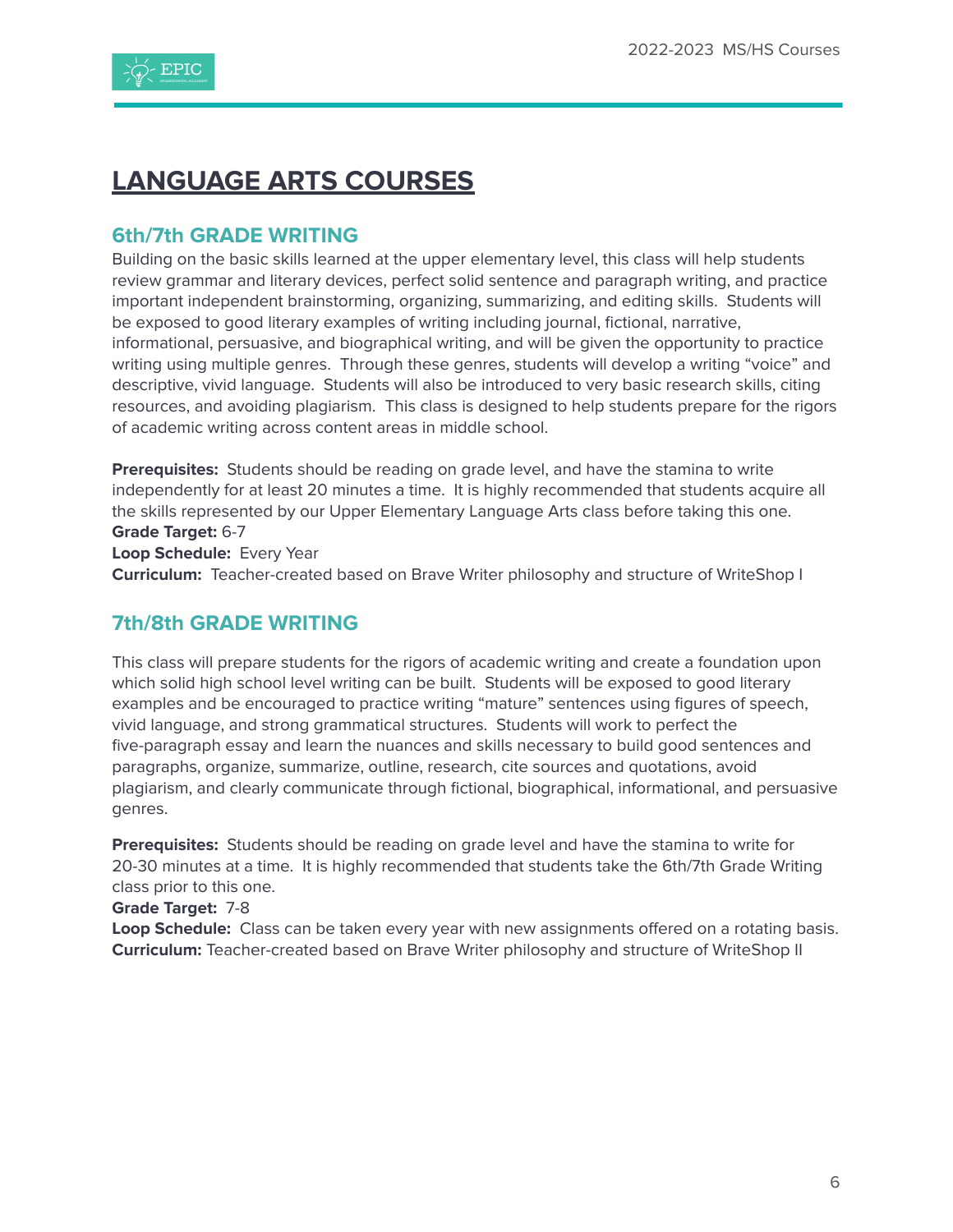

### **MIDDLE SCHOOL LITERATURE AND SPEECH**

This unique class is discussion-based and encourages critical thinking by:

- 1. Reading amazing literature both novels and picture books steeped in critical cultural themes (such as identity, racism, bullying, etc.).
- 2. Participating in class and family discussions that spark critical thinking and help students see cultural themes from many different perspectives.
- 3. Creating speeches based on questions sparked by the books, discussions, and suggested movies that are watched outside of class.

The goal of this class is to use the gifts of solid literature, "story", and discussion to build connections, see different perspectives, and produce educated, biblical, and compassionate responses to tough cultural issues. As we find the humanity in each story we read, we can come up with new perspectives on how to "Love God, and Love Others" in a culture full of differing opinions.

**Prerequisites:** Students should be reading on grade level and have the ability to communicate clearly through writing a classic 5 paragraph essay.

**Grade Target:** 6-8

**Loop Schedule:** 3-year loop based on literature selections and themes **Curriculum:** Novels TBD and the Bible.

#### **HIGH SCHOOL RESEARCH AND COMPOSITION WRITING**

Research is not just a "school skill," but a set of mental habits and practices that help us collect, evaluate, and synthesize information in order to solve problems and make wise decisions. In this course, students will spend the first semester learning the craft of research, which will prepare them to engage in a self-guided, long-term project in the second semester. In class, students will study great models, learn about different tools and techniques for research, and participate together as a community of learners every week. Outside the classroom, students will dive into interesting sources and develop their own thinking and conclusions through informal writing assignments. We will celebrate our work with a formal presentation of research at the end of the year. This academic writing class intends to prepare underclassmen for high school writing. Building off of middle school writing, skills in proper formatting, research, citations, general composition, and persuasive writing will equip students for future high school course work. This class is foundational to a student desiring to take creative writing or literature class as well as test prep.

**Prerequisites:** Students should be reading on grade level and have the ability to communicate their understanding of learning through written and verbal facets. **Grade Target:** 9-10, or upperclassmen who have not had an academic writing class **Loop Schedule:** Every Year **Credits:** 1 English Language Arts **Curriculum:** Teacher created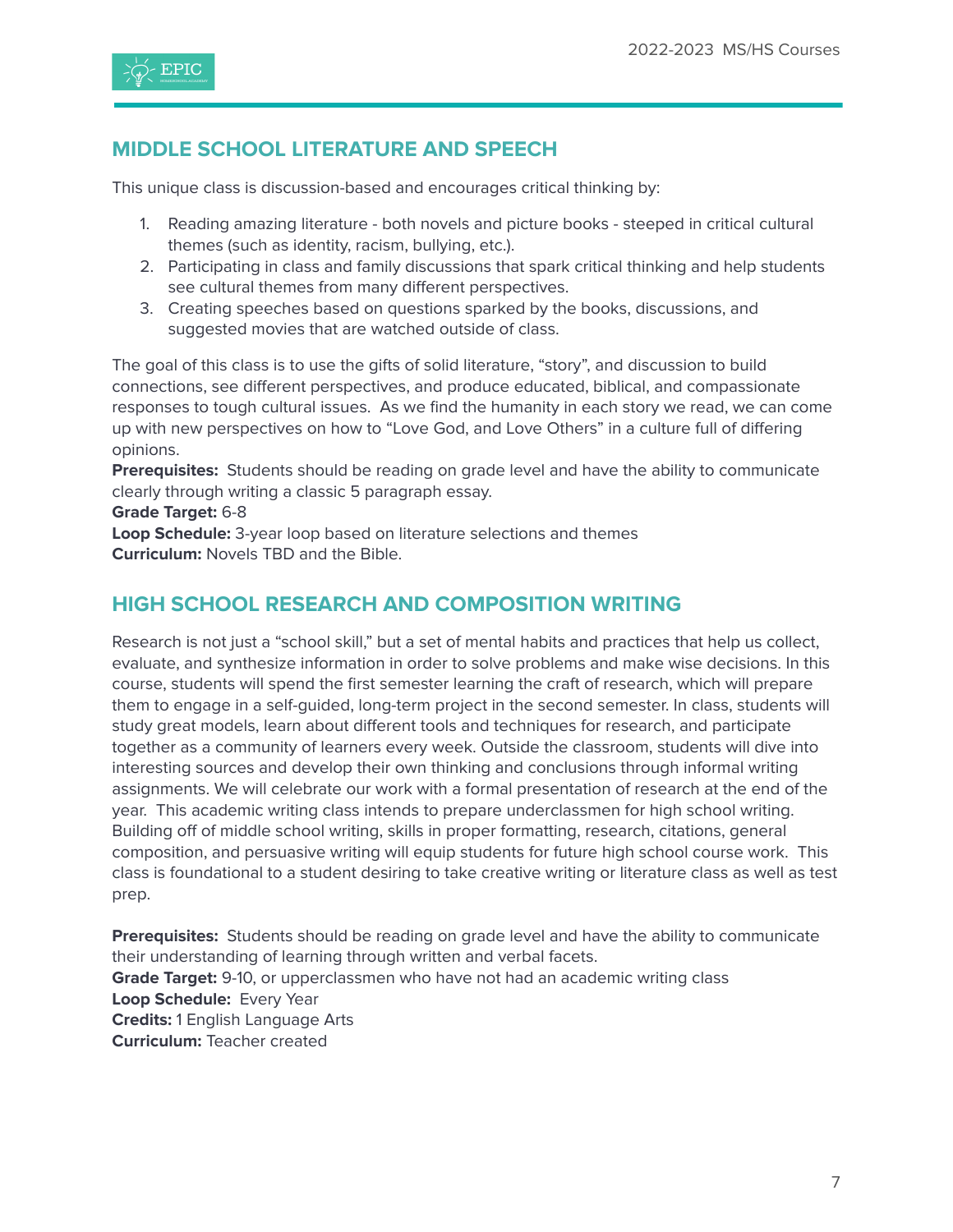

## **HIGH SCHOOL INTRODUCTION TO LITERATURE AND SPEECH**

This year-long class is designed for underclassmen or older students who may not be experienced in reading and analysis for upperclassmen-level literature. The desired outcomes of the course are for students to:

- 1. Recognize, comprehend, interpret, and analyze various conventions and genres of literature-- fiction, nonfiction, drama, and poetry.
- 2. Formulate, critically edit, practice, and confidently present 4 types of speeches.

**Prerequisites:** Composition and Research Writing or equivalent **Grade Target:** 10-11 **Loop Schedule:** Every year **Credits:** 1 English Language Arts **Curriculum:** Novels TBD

### **HIGH SCHOOL UPPERCLASSMEN LITERATURE**

This class alternates between American and British literature sources for the advanced and experienced high schooler. For 2022-2023, students will enjoy a sampler of some of American literature's finest works, observing how language and literary tradition evolved into its current form. We'll study each text through a steady rhythm of reading, annotating, and discussing, sharing our reactions, questions, and analysis of the stories as we go. Students will learn and practice the skill of literary analysis by writing responses to interesting prompts, eventually composing their own formal literary analysis essay. Our final adaptation project will challenge students to produce an artistic interpretation of their favorite text (such as a comic strip, a short film, or a board game) and present it to the class. This advanced high school course requires research and writing skills and an advanced reading comprehension level.

**Prerequisites:** Recommended- a high school academic writing class **Grade Target:** 11-12 **Loop Schedule:** Every year with content loop

- 1. American Literature (2022/2023, 2024/2025)
- 2. British Literature (2023/2024, 2025/2026)

**Credits:** 1 English Language Arts **Curriculum:** Inspired by IEW Literature Courses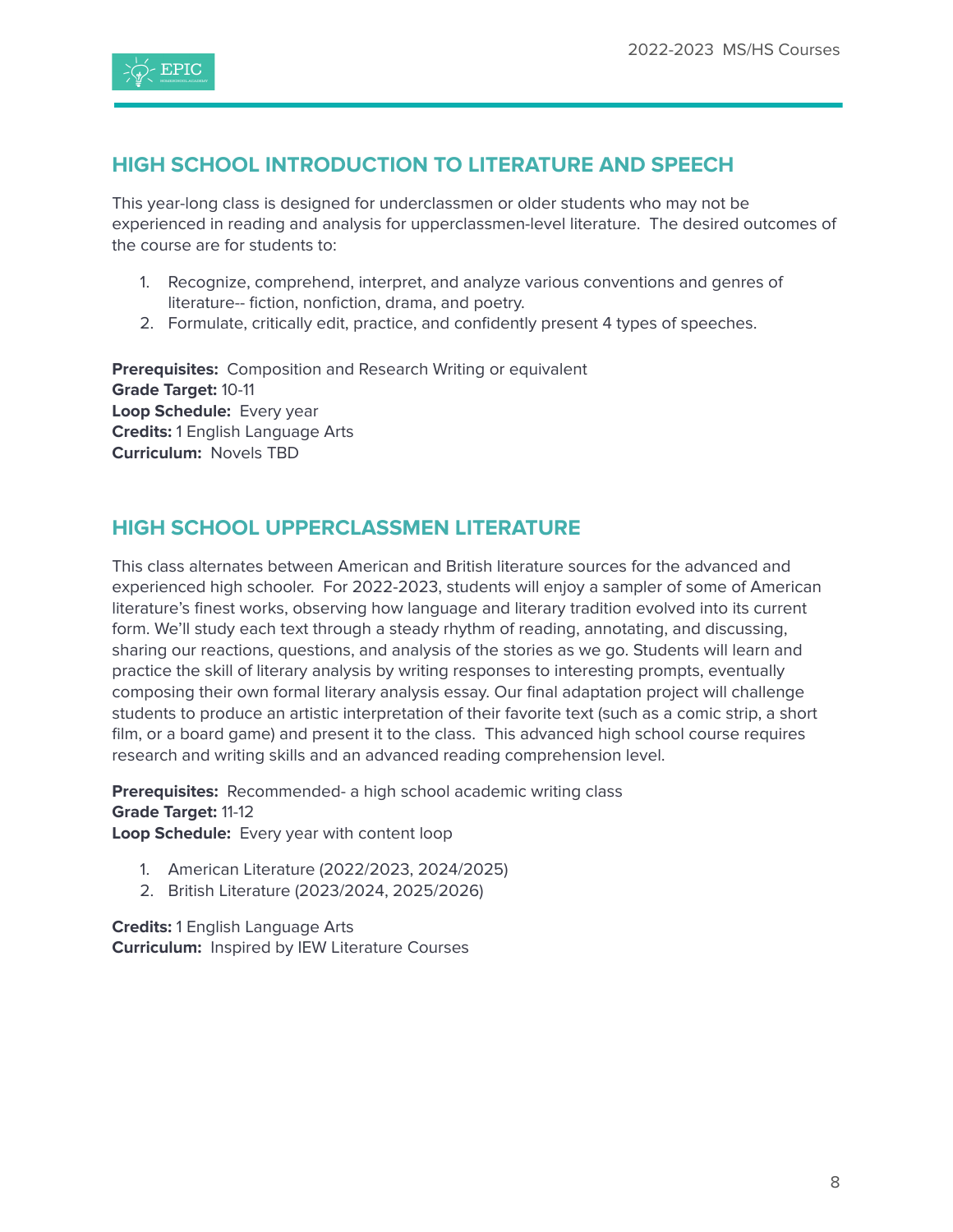

# **PHYSICAL EDUCATION COURSES**

# <span id="page-8-0"></span>**MIDDLE AND HIGH SCHOOL SCHOOL PHYSICAL EDUCATION**

Course objectives are that each student enjoys physical activity, improves their overall strength and conditioning, learns and practices fitness principles and plays, and learns lifelong sports and team sports. Geared with focus on 60 minutes of sports and active play with 30 minutes of learning and study of nutrition, wellness, and health. Some homework required.

**Prerequisites:** None **Grade Target:** 6-12 **Loop Schedule:** Every Year **Credits:** 1 Physical Education

# <span id="page-8-1"></span>**SOCIAL SCIENCES**

### **HIGH SCHOOL AMERICAN HISTORY**

This class presents history from the perspective of faith in God and respect for His Word. Each unit includes a Bible study highlighting spiritual issues related to history. It is comprehensive, giving students a survey of events and issues from European exploration to the war on terror, with extensive coverage of the twentieth century. The Exploring America Curriculum Package includes three books:

- Part 1: Columbus through Reconstruction (first semester)
- Part 2: Late 1800s through the Present (second semester)
- American Voices: A Collection of Documents, Speeches, Essays, Hymns, Poems, and Short Stories from American History (assigned readings)

**Prerequisites:** None **Grade Target:** 9-12 **Loop Schedule:** Every Year **Credits:** 1 Social Science **Curriculum:** Exploring America by Ray Notgrass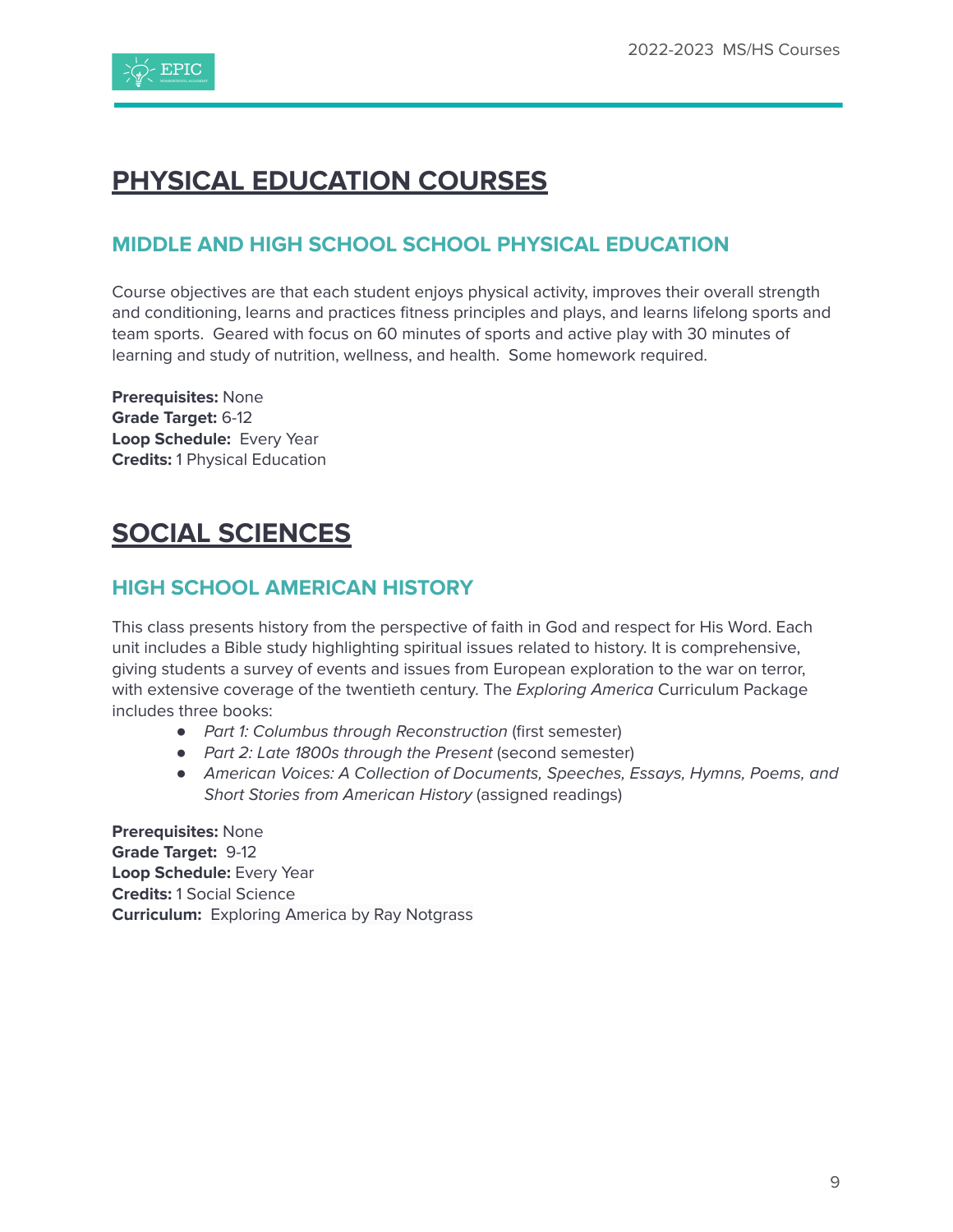

### **HS GOVERNMENT AND ECONOMICS**

Explore the foundations and current events in the United States government from a Biblical worldview. Students will learn about all levels of government from local, state, and federal. Economics will also be a component of this class. Understanding the world of economics and how we can become better stewards of God's resources through the lens of current events will be presented. Projects will help students apply this foundational knowledge to real-life scenarios.

**Prerequisites:** None **Grade Target:** 10-12 **Loop Schedule:** Every Other Year (2022/2023, 2024/2025) **Credits:** 1 Social Science **Curriculum:** Exploring Government by Ray Notgrass, Exploring Economics by Ray Notgrass

#### **WORLD HISTORY**

#### **NOT OFFERED 2022-2023**

Students will explore world history in a project-based environment. Through reading, literature, and scripture connections, students will help see God's Story play out through historical events, people, and places throughout the world.

**Prerequisites:** None **Grade Target:** 10-12 **Loop Schedule:** Every Other Year (2023/2024, 2025/2026) **Credits:** 1 Social Science **Curriculum:** Exploring World History by Ray Notgrass

#### **MIDDLE SCHOOL BIBLE SURVEY**

In this class students will take a journey through the entirety of Scripture, gaining an understanding of its big themes and overall organization. Using Route 66 curriculum by Positive Action Bible, students will build the essential skills and knowledge to study God's Word and grow in their relationship with the Lord. In addition to an overview of each book of the Bible, students will also learn about biblical genres, literary and historical context, and Bible study methods.

**Prerequisites:** None **Grade Target:** 6-8 **Loop Schedule:** Every Year **Curriculum:** Route 66 by Positive Action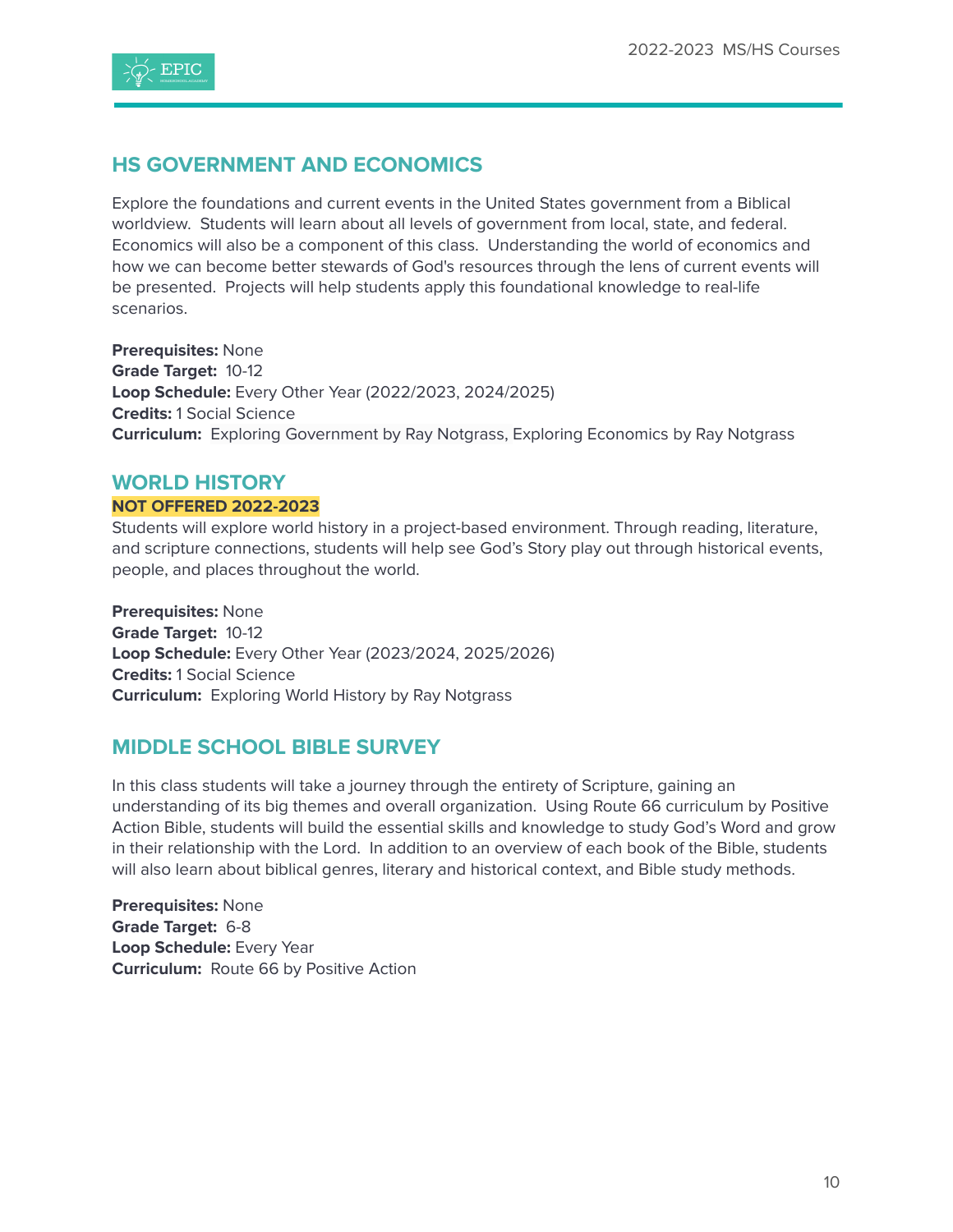

#### **INTERMEDIATE BIBLE**

A general overview of the basic skills and doctrines that are an important part of living life as a Christ-follower. Topics will include the character and attributes of God, Bible study skills, Christian disciplines, worship, and evangelism. The focus of this class will be hands-on learning to equip students to grow and mature in their faith. Discussion and written responses will also be an integral part of our class, especially as we explore the broad range of denominational similarities and differences on several of these topics

**Prerequisites:** None **Grade Target:** 8-10 **Loop Schedule:** Every Year **Curriculum:** Dynamic Christian Living- Student Manual by Positive Action Bible Curriculum

#### **HIGH SCHOOL BIBLE- Year 1: Christian Worldview & Theology**

This class will offer an in-depth study of and discussion about basic faith truths of the Christian Worldview and Reformed Biblical beliefs. Students will do at-home projects and papers to discover how these truths impact culture. Students will also learn to have tactical conversations with those of other belief systems. This class serves as a prerequisite for an upper-level Apologetics class.

**Prerequisites**: It is recommended (but not required) that students take the Intermediate Bible first. **Grade Target**: 10-12 **Loop Schedule**: Every Year **Credit**: 1 Social Science Credit **Curriculum**: TBD

#### **HIGH SCHOOL BIBLE - Year 2: Apologetics & Evangelism**

This class will build on the foundation of the Christian worldview and beliefs learned in Year 1 of High School Bible and create a scaffolding for how to both defend and share that faith with the world around us. Students at the college level are inundated with questions and accusations regarding their faith, and we want our EPIC students buttressed up to give an answer for what and why they believe what they do! Students will read amazing literature on defending and sharing their faith, partake in meaningful conversations, and create projects and papers that help them process all they will learn.

**Prerequisites**: High School Bible - Year 1: Christian Worldview & Theology **Grade Target**: 10-12 **Loop Schedule**: Every Year **Credit**: 1 Social Science Credit **Curriculum**: TBD